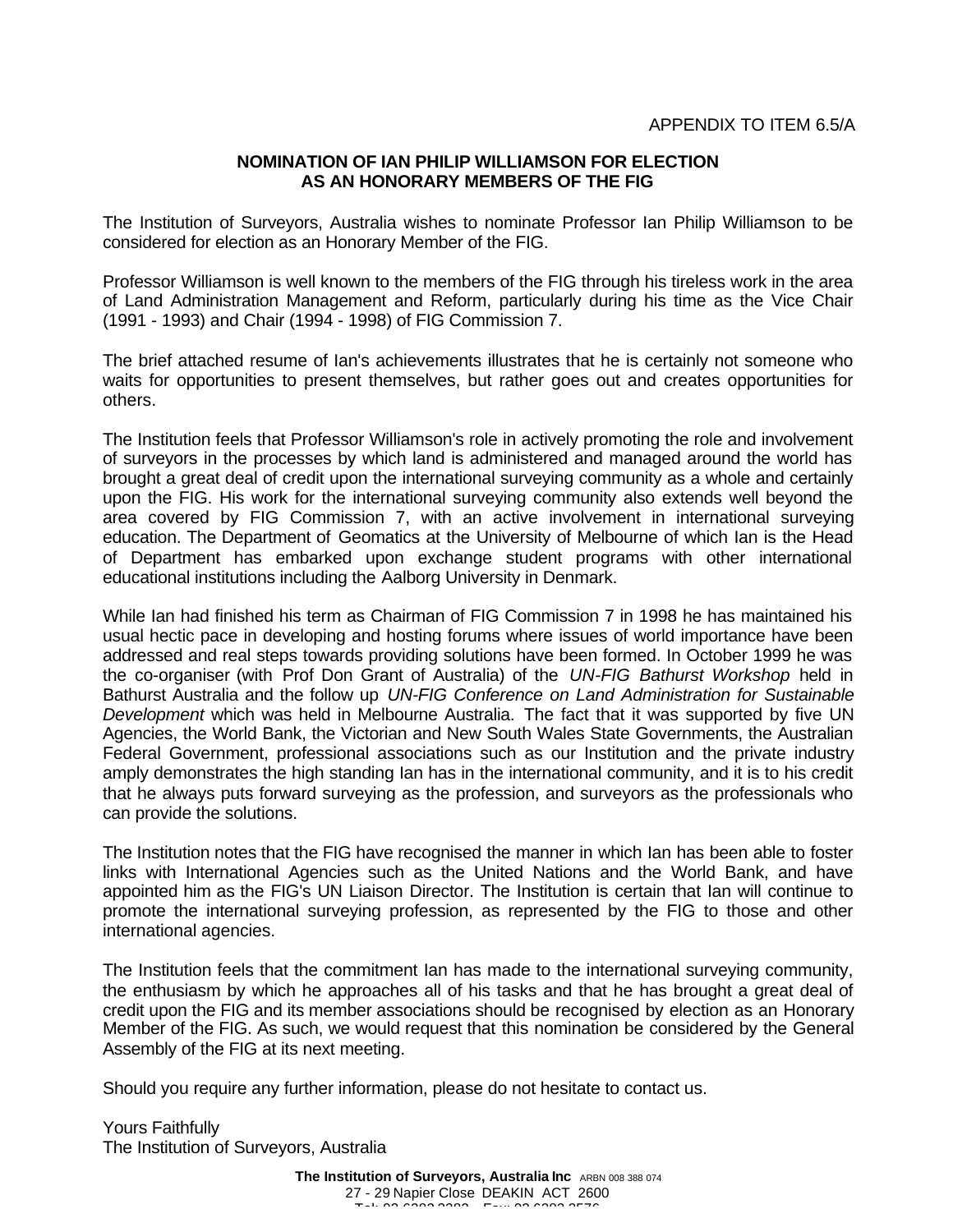John Crickmore Chief Executive Officer

9 March 2000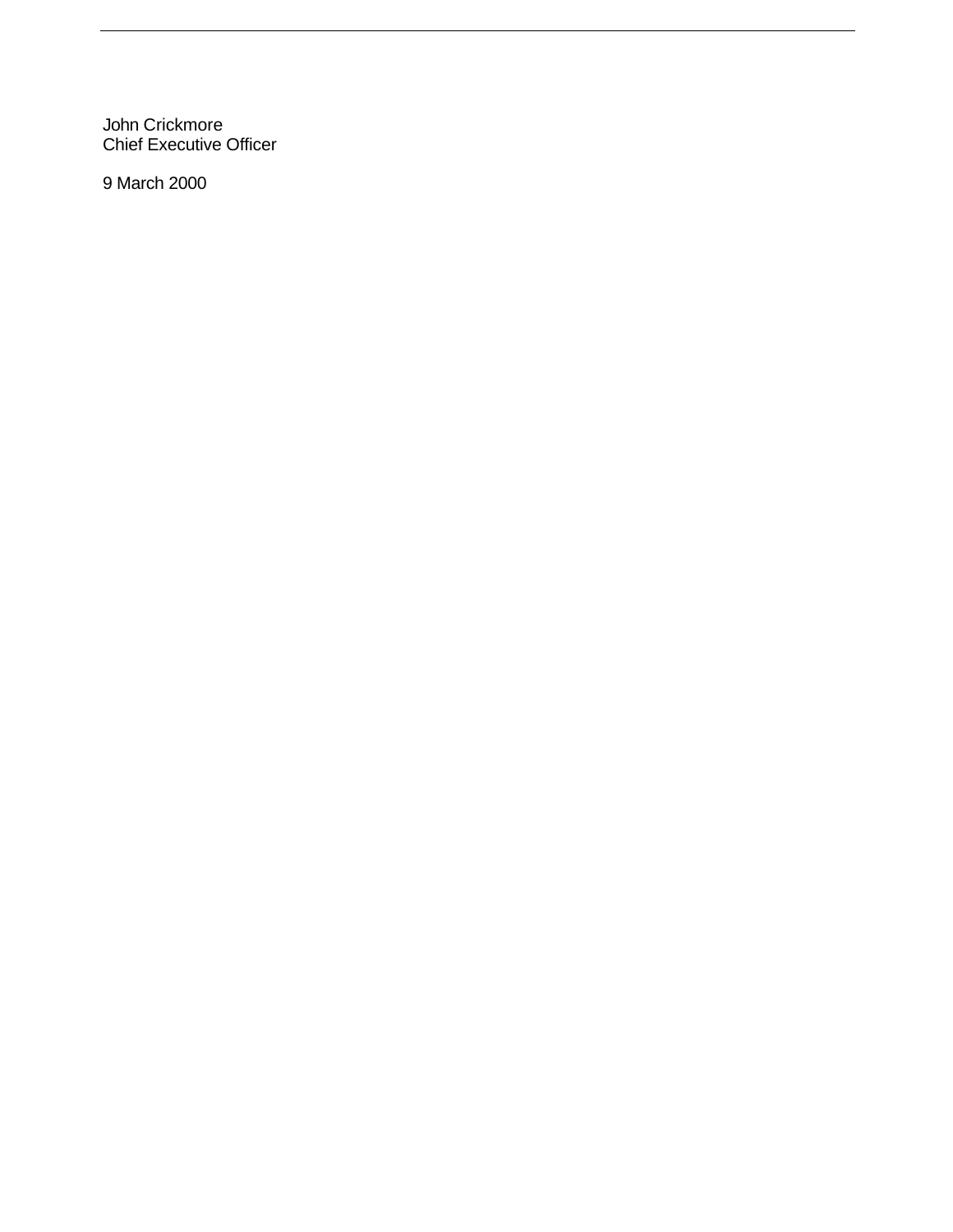## **Ian Philip WILLIAMSON**

PhD (NSW), DrHC (Olsztyn), FTSE, FISAust, FIEAust, HonFMSIAust, LS, CP Eng Professor of Surveying and Land Information The University of Melbourne

## **Career Outline**

| Place and Date of Birth: | Sydney, Australia, 29th September, 1947 |
|--------------------------|-----------------------------------------|
| Nationality:             | Australian                              |
| Email:                   | i.williamson@eng.unimelb.edu.au         |

Professor Williamson holds the Foundation Chair of Surveying and Land Information in the Department of Geomatics at the University of Melbourne; he has been Head of Department (1986- 93 and 1998-present), Pro-Vice Chancellor (1991-94) and President of the Academic Board (1993- 94). He has held many appointments in the University of Melbourne and currently chairs the Cultural Diversity Forum. He has been an external examiner to universities in Hong Kong, the West Indies and Zimbabwe.

He holds bachelors, masters and doctorate degrees in Surveying and is a Licensed Professional Land Surveyor and a Chartered Professional Engineer. He is a Fellow of the Australian Academy of Technological Sciences and Engineering, a Fellow of the Institution of Surveyors, Australia, a Fellow of the Institution of Engineers, Australia, and an Honorary Fellow of the Mapping Sciences Institute, Australia. He was Vice-Chairperson (1991-4) and Chairperson (1994-98) of Commission 7 (Cadastre and Land Management) of the International Federation of Surveyors (FIG) representing over 70 countries, and is currently Director UN Liaison for the FIG (1998-2001).

His teaching and research interests are concerned with the evaluation, reform and design of cadastral systems, land and geographic information systems, spatial data infrastructures and land administration systems, in both developed and developing countries. He is particularly interested in the relationship between these systems and sustainable development.

He has collaborated with state and federal governments in Australia and overseas, United Nations agencies, the European Union and the World Bank on the establishment of cadastral, land and geographic information systems, and on land administration, land management and land tenure as they relate to environmental management and economic development. He spent six months as a researcher with the World Bank in Washington DC while holding a Senior Fullbright Fellowship. In the above capacities he has worked across all continents. In 1991/92 he led the review of the ASEAN-Australian Economic Cooperation Program for the Department of Foreign Affairs and Trade.

He is currently the Chairperson of the Geospatial Information Reference Group which provides spatial information policy advice to the Victorian Government (1998-present).

In 1999 he was the co-organiser of the joint United Nations – International Federation of Surveyors Workshop and International Conference on Land Tenure and Cadastral Infrastructures for Sustainable Development which resulted in the *UN-FIG Bathurst Declaration on Land Administration for Sustainable Development*. This initiative was supported by five UN agencies, the